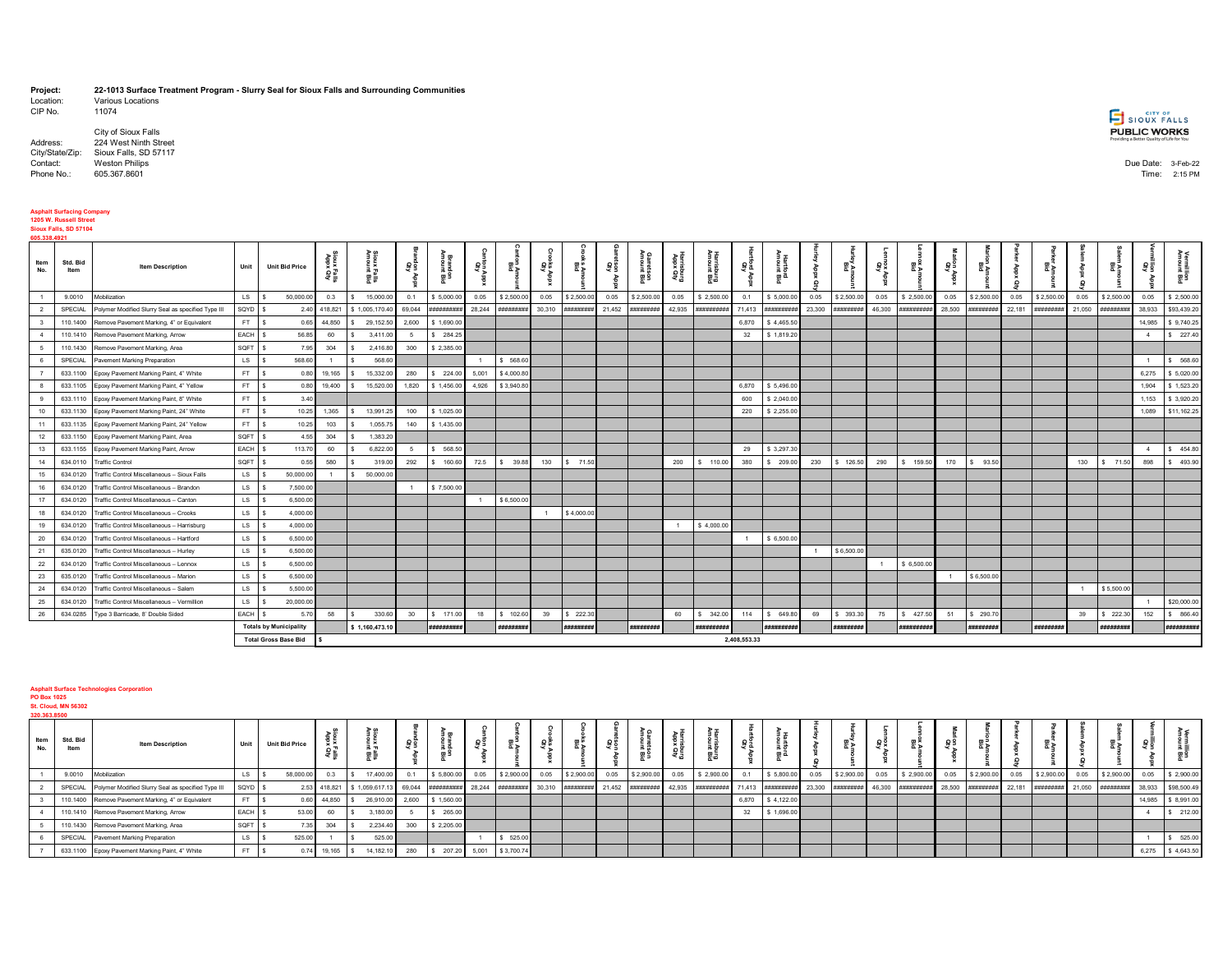| ltem<br>No. | Std. Bid<br>Item | <b>Item Description</b>                           | Unit      | <b>Unit Bid Price</b>         | Appx<br>E≣ê | 음은<br>Falls<br>rt Bid | 용     | ╕ᡂ<br>흡<br>죠 | ខ្លួទ្ធ |                     | $\Omega$<br>åg<br>Se | 쁣          | ទីទី | ۹ء<br>arretson<br>nount Bid | Harrisburg<br>Pundahar | isburg<br>gruegid | ag.          | 턆          | Q   | 뽏          | ã g | 뽌           | eg<br>S | ÷ъ         |           |     | 몰콜         | 용률    | 릁           |
|-------------|------------------|---------------------------------------------------|-----------|-------------------------------|-------------|-----------------------|-------|--------------|---------|---------------------|----------------------|------------|------|-----------------------------|------------------------|-------------------|--------------|------------|-----|------------|-----|-------------|---------|------------|-----------|-----|------------|-------|-------------|
|             |                  | 633.1105 Epoxy Pavement Marking Paint, 4" Yellow  | FT        | - \$                          | 0.74 19,400 | 14,356.00             | 1,820 | \$1,346.80   |         | 4,926 \$3,645.24    |                      |            |      |                             |                        |                   | 6,870        | \$5,083.80 |     |            |     |             |         |            |           |     |            | 1.904 | \$1,408.96  |
|             |                  | 633.1110 Epoxy Pavement Marking Paint, 8" White   | FT.       | 3.15                          |             |                       |       |              |         |                     |                      |            |      |                             |                        |                   | 600          | \$1,890.00 |     |            |     |             |         |            |           |     |            | 1,153 | \$3,631.95  |
|             |                  | 633.1130 Epoxy Pavement Marking Paint, 24" White  | FT.       | 9.45                          | 1,365       | 12,899.25             | 100   | \$945.00     |         |                     |                      |            |      |                             |                        |                   | 220          | \$2,079.00 |     |            |     |             |         |            |           |     |            | 1,089 | \$10,291.05 |
|             |                  | 633.1135 Epoxy Pavement Marking Paint, 24" Yellow | FT.       | 9.45                          | 103         | 973.35                | 140   | \$1,323.00   |         |                     |                      |            |      |                             |                        |                   |              |            |     |            |     |             |         |            |           |     |            |       |             |
| 12          |                  | 633.1150 Epoxy Pavement Marking Paint, Area       | SQFT      | 4.20                          | 304         | 1,276.80              |       |              |         |                     |                      |            |      |                             |                        |                   |              |            |     |            |     |             |         |            |           |     |            |       |             |
| 13          |                  | 633.1155 Epoxy Pavement Marking Paint, Arrow      | EACH      | 105.00                        | 60          | 6,300.00              |       | \$525.00     |         |                     |                      |            |      |                             |                        |                   | 29           | \$3,045.00 |     |            |     |             |         |            |           |     |            |       | \$420.00    |
| 14          | 634.0110         | <b>Traffic Control</b>                            | SQFT      | 0.50                          | 580         | 290.00                | 292   | \$ 146.00    | 72.5    | 36.25<br>$\sqrt{2}$ | 130                  | \$65.00    |      |                             | 200                    | \$ 100.00         | 380          | \$ 190.00  | 230 | \$ 115.00  | 290 | \$ 145.00   | 170     | \$ 85.00   |           | 130 | 65.00      | 898   | \$449.00    |
| 15          | 634.0120         | Traffic Control Miscellaneous - Sioux Falls       | LS.       | 43,000.00                     |             | 43,000.00             |       |              |         |                     |                      |            |      |                             |                        |                   |              |            |     |            |     |             |         |            |           |     |            |       |             |
| 16          | 634.0120         | Traffic Control Miscellaneous - Brandon           | LS.       | 6,500.00                      |             |                       |       | \$6,500.00   |         |                     |                      |            |      |                             |                        |                   |              |            |     |            |     |             |         |            |           |     |            |       |             |
| 17          | 634.0120         | Traffic Control Miscellaneous - Canton            | LS.       | 5,700.00                      |             |                       |       |              |         | \$5,700.00          |                      |            |      |                             |                        |                   |              |            |     |            |     |             |         |            |           |     |            |       |             |
| 18          | 634.0120         | Traffic Control Miscellaneous - Crooks            | LS.       | 3,700.00                      |             |                       |       |              |         |                     |                      | \$3,700.00 |      |                             |                        |                   |              |            |     |            |     |             |         |            |           |     |            |       |             |
| 19          | 634.0120         | Traffic Control Miscellaneous - Harrisburg        | <b>LS</b> | 3,700.00                      |             |                       |       |              |         |                     |                      |            |      |                             |                        | \$3,700.00        |              |            |     |            |     |             |         |            |           |     |            |       |             |
| 20          | 634.0120         | Traffic Control Miscellaneous - Hartford          | <b>LS</b> | 5,700.00                      |             |                       |       |              |         |                     |                      |            |      |                             |                        |                   |              | \$5,700.00 |     |            |     |             |         |            |           |     |            |       |             |
| 21          | 635.0120         | Traffic Control Miscellaneous - Hurley            | <b>LS</b> | 5,800.00                      |             |                       |       |              |         |                     |                      |            |      |                             |                        |                   |              |            |     | \$5,800.00 |     |             |         |            |           |     |            |       |             |
| 22          | 634.0120         | Traffic Control Miscellaneous - Lennox            | LS.       | 5,700.00                      |             |                       |       |              |         |                     |                      |            |      |                             |                        |                   |              |            |     |            |     | \$5,700.00  |         |            |           |     |            |       |             |
| 23          | 635.0120         | Traffic Control Miscellaneous - Marion            | LS .      | 5,800.00                      |             |                       |       |              |         |                     |                      |            |      |                             |                        |                   |              |            |     |            |     |             |         | \$5,800.00 |           |     |            |       |             |
| 24          | 634.0120         | Traffic Control Miscellaneous - Salem             | <b>LS</b> | 3,700.00                      |             |                       |       |              |         |                     |                      |            |      |                             |                        |                   |              |            |     |            |     |             |         |            |           |     | \$3,700.00 |       |             |
| 25          | 634.0120         | Traffic Control Miscellaneous - Vermillion        | <b>LS</b> | 16,000.00                     |             |                       |       |              |         |                     |                      |            |      |                             |                        |                   |              |            |     |            |     |             |         |            |           |     |            |       | \$16,000.00 |
| 26          |                  | 634.0285 Type 3 Barricade, 8' Double Sided        | EACH \$   | 5.00                          | 58          | 290.00                | 30    | \$ 150.00    | 18      | 90.00<br>l S        | 39                   | \$195.00   |      |                             | 60                     | \$ 300.00         | 114          | \$ 570.00  | 69  | \$345.00   | 75  | \$ 375.00   | 51      | \$255.00   |           | 39  | \$195.00   | 152   | \$760.00    |
|             |                  |                                                   |           | <b>Totals by Municipality</b> |             | \$1,203,434.03        |       | ***********  |         | #########           |                      | #########  |      | #########                   |                        | ***********       |              | ########## |     | #########  |     | *********** |         | #########  | ######### |     | #########  |       | *********** |
|             |                  |                                                   |           | <b>Total Gross Base Bid</b>   | ΙS          |                       |       |              |         |                     |                      |            |      |                             |                        |                   | 2.497.717.38 |            |     |            |     |             |         |            |           |     |            |       |             |

## **Missouri Petroleum Products Company**

**1620 Woodson Road St. Louis MO 63114 314.713.0658**

| .           |                  |                                                    |           |                               |                  |                           |        |             |       |                  |        |            |         |                            |                        |             |        |             |          |            |             |                      |        |            |        |            |        |             |                |             |
|-------------|------------------|----------------------------------------------------|-----------|-------------------------------|------------------|---------------------------|--------|-------------|-------|------------------|--------|------------|---------|----------------------------|------------------------|-------------|--------|-------------|----------|------------|-------------|----------------------|--------|------------|--------|------------|--------|-------------|----------------|-------------|
| Item<br>No. | Std. Bid<br>Item | <b>Item Description</b>                            | Unit      | <b>Unit Bid Price</b>         | 올동<br>ਦੁਙ਼<br>흉물 | Sioux Falls<br>Amount Bic | 용      | Ã<br>œ      | 유유    | ⊞<br>효⋗          |        | பைய<br>효과  | ទីខ្ញុំ | ≤ດ<br>arretson<br>ount Bic | Harrisburg<br>Pupa Qty | ឆ្លូ        | 유윤     |             | $\Omega$ | 震          | asa<br>Apix | $\blacksquare$<br>西乡 | មិត្ត  | 효          |        | 호혼         |        | ā           |                |             |
|             | 9.0010           | Mobilization                                       | LS .      | 120,000.0<br>$\hat{z}$        | 0.3              | 36,000.00                 | 0.1    | \$12,000.0  | 0.05  | \$6,000.00       | 0.05   | \$6,000.00 | 0.05    | \$6,000.00                 | 0.05                   | \$6,000.00  | 0.1    | \$12,000.00 | 0.05     | \$6,000.00 | 0.05        | \$6,000.00           | 0.05   | \$6,000.00 | 0.05   | \$6,000.00 | 0.05   | \$6,000.00  | 0.05           | \$6,000.00  |
|             | SPECIAL          | Polymer Modified Slurry Seal as specified Type III | SQYD \$   | 2.88                          | 418,821          | \$1,206,204.4             | 69,044 | **********  |       | 28,244 ######### | 30,310 | #########  | 21,452  | **********                 | 42,935                 | *********** | 71,413 | ##########  | 23,300   | #########  | 46,300      | **********           | 28,500 | #########  | 22,181 | #########  | 21,050 | *********** | 38,933         | ,,,,,,,,,,, |
|             | 110.1400         | Remove Pavement Marking, 4" or Equivalent          | FT        | 0.55<br>-S                    | 44,850           | 24,667.5<br>s             | 2,600  | \$1,430.0   |       |                  |        |            |         |                            |                        |             | 6.870  | \$ 3,778.50 |          |            |             |                      |        |            |        |            |        |             | 14,985         | \$8,241.75  |
|             | 110.1410         | Remove Pavement Marking, Arrow                     | EACH \$   | 50.00                         | 60               | 3,000.00                  | 5      | \$250.00    |       |                  |        |            |         |                            |                        |             | 32     | \$1,600.00  |          |            |             |                      |        |            |        |            |        |             | $\overline{4}$ | \$ 200.00   |
|             | 110.1430         | Remove Pavement Marking, Area                      | SQFT \$   | 7.00                          | 304              | 2,128.00                  | 300    | \$2,100.00  |       |                  |        |            |         |                            |                        |             |        |             |          |            |             |                      |        |            |        |            |        |             |                |             |
|             | SPECIAL          | Pavement Marking Preparation                       | LS \$     | 500.00                        | $\overline{1}$   | 500.00                    |        |             |       | \$ 500.00        |        |            |         |                            |                        |             |        |             |          |            |             |                      |        |            |        |            |        |             |                | \$500.00    |
|             | 633.1100         | Epoxy Pavement Marking Paint, 4" White             | FT S      | 0.70                          | 19,165           | 13,415.50                 | 280    | \$ 196.00   | 5,001 | \$3,500.70       |        |            |         |                            |                        |             |        |             |          |            |             |                      |        |            |        |            |        |             | 6,275          | \$4,392.50  |
|             | 633.1105         | Epoxy Pavement Marking Paint, 4" Yellow            | FT S      | 0.70                          | 19,400           | 13,580.00                 | 1,820  | \$1,274.0   | 4,926 | \$3,448.20       |        |            |         |                            |                        |             | 6,870  | \$4,809.00  |          |            |             |                      |        |            |        |            |        |             | 1,904          | \$1,332.80  |
|             | 633.1110         | Epoxy Pavement Marking Paint, 8" White             | FT S      | 3.00                          |                  |                           |        |             |       |                  |        |            |         |                            |                        |             | 600    | \$1,800.00  |          |            |             |                      |        |            |        |            |        |             | 1,153          | \$3,459.00  |
| 10          | 633.1130         | Epoxy Pavement Marking Paint, 24" White            | FT        | -S<br>9.00                    | 1,365            | 12,285.00                 | 100    | \$900.00    |       |                  |        |            |         |                            |                        |             | 220    | \$1,980.00  |          |            |             |                      |        |            |        |            |        |             | 1,089          | \$9,801.00  |
|             | 633.1135         | Epoxy Pavement Marking Paint, 24" Yellow           | FT.       | s<br>9.00                     | 103              | 927.00                    | 140    | \$1,260.00  |       |                  |        |            |         |                            |                        |             |        |             |          |            |             |                      |        |            |        |            |        |             |                |             |
| 12          | 633.1150         | Epoxy Pavement Marking Paint, Area                 | SQFT \$   | 4.00                          | 304              | 1,216.00                  |        |             |       |                  |        |            |         |                            |                        |             |        |             |          |            |             |                      |        |            |        |            |        |             |                |             |
| 13          | 633.1155         | Epoxy Pavement Marking Paint, Arrow                | EACH \$   | 100.00                        | 60               | 6,000.00                  | -5     | \$500.00    |       |                  |        |            |         |                            |                        |             | 29     | \$2,900.00  |          |            |             |                      |        |            |        |            |        |             | $\sim$ 4       | \$400.00    |
| 14          | 634.0110         | <b>Traffic Control</b>                             | SQFT \$   | 0.50                          | 580              | 290.00                    | 292    | \$ 146.00   | 72.5  | \$36.25          | 130    | \$65.00    |         |                            | 200                    | \$ 100.00   | 380    | \$ 190.00   | 230      | \$ 115.00  | 290         | \$ 145.00            | 170    | \$ 85.00   |        |            | 130    | \$65.00     | 898            | \$449.00    |
| 15          | 634.0120         | Fraffic Control Miscellaneous - Sioux Falls        | LS .      | 33,000.0<br>- S               |                  | 33,000.00<br>' S          |        |             |       |                  |        |            |         |                            |                        |             |        |             |          |            |             |                      |        |            |        |            |        |             |                |             |
| 16          | 634.0120         | Fraffic Control Miscellaneous - Brandon            | <b>LS</b> | 5,000.0<br>- \$               |                  |                           |        | \$5,000.00  |       |                  |        |            |         |                            |                        |             |        |             |          |            |             |                      |        |            |        |            |        |             |                |             |
| 17          | 634.0120         | Traffic Control Miscellaneous - Canton             | LS        | 4,200.0<br>- 5                |                  |                           |        |             |       | \$4,200.00       |        |            |         |                            |                        |             |        |             |          |            |             |                      |        |            |        |            |        |             |                |             |
| 18          | 634.0120         | Traffic Control Miscellaneous - Crooks             | LS        | 2,200.0<br>-S                 |                  |                           |        |             |       |                  |        | \$2,200.00 |         |                            |                        |             |        |             |          |            |             |                      |        |            |        |            |        |             |                |             |
| 19          | 634.0120         | raffic Control Miscellaneous - Harrisburg          | LS        | 2,200.0<br>-S                 |                  |                           |        |             |       |                  |        |            |         |                            |                        | \$ 2,200.00 |        |             |          |            |             |                      |        |            |        |            |        |             |                |             |
| 20          | 634.0120         | Fraffic Control Miscellaneous - Hartford           | LS        | 4,200.0<br>-S                 |                  |                           |        |             |       |                  |        |            |         |                            |                        |             |        | \$4,200.00  |          |            |             |                      |        |            |        |            |        |             |                |             |
| 21          | 635.0120         | Fraffic Control Miscellaneous - Hurley             | <b>LS</b> | 4,300.0                       |                  |                           |        |             |       |                  |        |            |         |                            |                        |             |        |             |          | \$4,300.00 |             |                      |        |            |        |            |        |             |                |             |
| 22          | 634.0120         | Traffic Control Miscellaneous - Lennox             | LS .      | 4,200.0                       |                  |                           |        |             |       |                  |        |            |         |                            |                        |             |        |             |          |            |             | \$4,200.00           |        |            |        |            |        |             |                |             |
| 23          | 635.0120         | Fraffic Control Miscellaneous - Marion             | LS .      | 4,300.0<br>-S                 |                  |                           |        |             |       |                  |        |            |         |                            |                        |             |        |             |          |            |             |                      |        | \$4,300.00 |        |            |        |             |                |             |
| 24          | 634.0120         | Traffic Control Miscellaneous - Salem              | LS .      | 2,200.0<br>- S                |                  |                           |        |             |       |                  |        |            |         |                            |                        |             |        |             |          |            |             |                      |        |            |        |            |        | \$2,200.00  |                |             |
| 25          | 634.0120         | Traffic Control Miscellaneous - Vermillion         | LS .      | 13,000.00<br>- 3              |                  |                           |        |             |       |                  |        |            |         |                            |                        |             |        |             |          |            |             |                      |        |            |        |            |        |             |                | \$13,000.00 |
| 26          | 634.0285         | Type 3 Barricade, 8' Double Sided                  | EACH \$   | 5.0                           | 58               | 290.00                    | 30     | \$ 150.00   | 18    | 90.00<br>s.      | 39     | \$ 195.00  |         |                            | 60                     | \$ 300.00   | 114    | \$ 570.00   | 69       | \$345.00   | 75          | \$ 375.00            | 51     | \$255.00   |        |            | 39     | 195.00      | 152            | \$760.00    |
|             |                  |                                                    |           | <b>Totals by Municipality</b> |                  | \$1,353,503.48            |        | *********** |       | #########        |        | ********** |         | #########                  |                        | *********** |        | ##########  |          | #########  |             | ***********          |        | ********** |        | #########  |        | #########   |                | **********  |